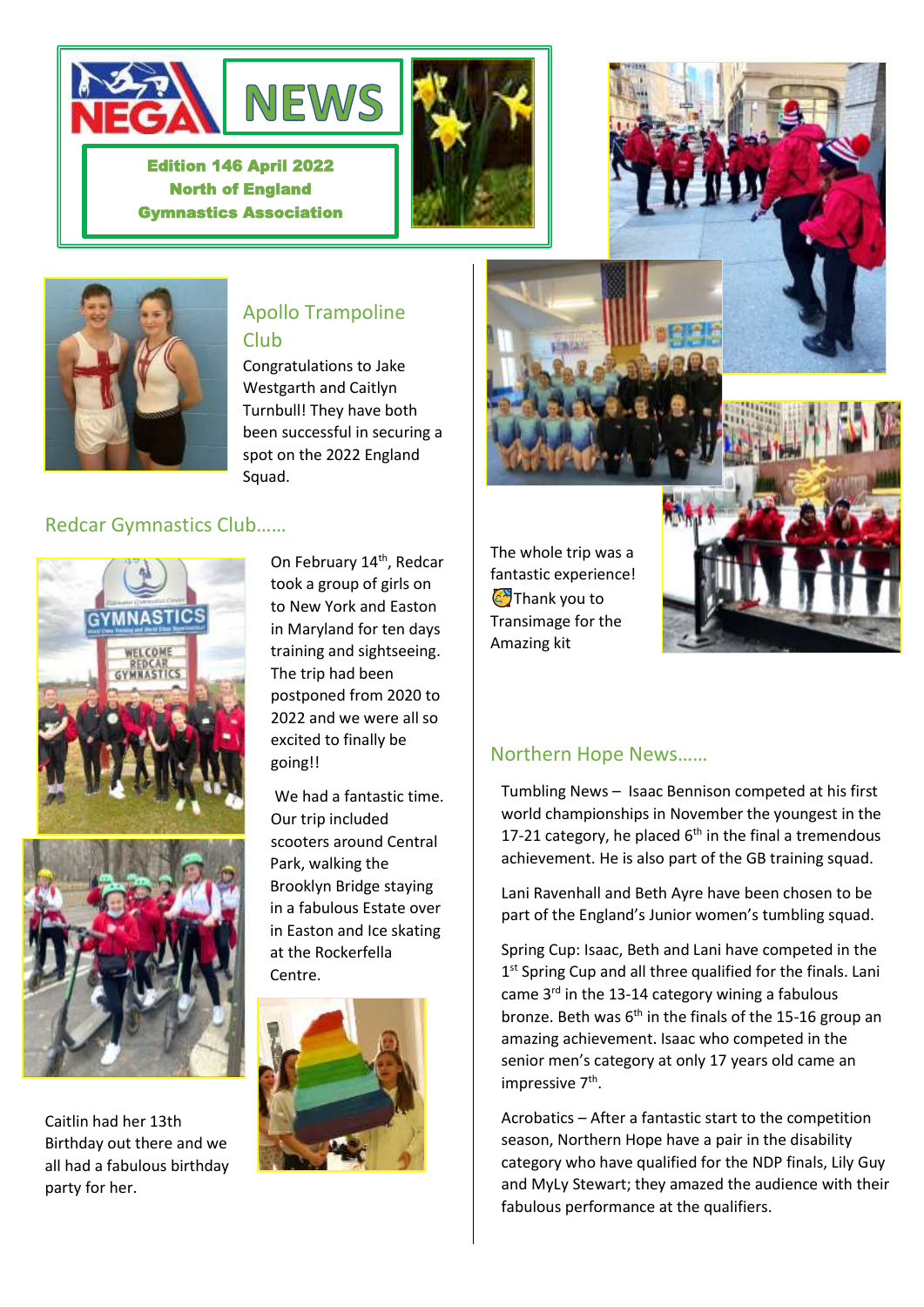British Schools - After a successful competition held at Northern Hope, the club has several gymnasts who have qualified for the National Finals at Fenton Manor.

Our national gymnasts Emilia Alberts and Grace Brown will be competing in the tumbling finals.

Our senior and junior Acro girls, Paige Harvey & Myling Stewart, Anna McNeill & Ellie Stevens and Eve Halliday & MyLing Stewart will be competing in the Acro finals.

Coaching – We have had 4 coaches complete their level 1 tumbling awards, Grace Brown, Isaac Bennison, Eleanor Walmsley and Amy Alberts.

#### Success for South Tyneside…..

South Tyneside Gymnastics Club had a busy start to 2022. We attended the 'Pat Wade Classic' in January with our 12-18 WG securing a win, gold medals and selection to the World Age Group Championships. Our 11-16 WG gaining Bronze Medals and our 11-16 WP despite a fall finished  $4^{\text{th}}$ .

In February we travelled to London for the Spelthorne Acro Cup, giving our gymnast some much needed Competition experience after almost two years of no competition. We came back to the North East with 1 Gold Medal, 2 Silver Medals and 1 Bronze Medal, but more importantly all of our gymnasts gave their best and gained valuable experience at a very hard-fought competition.

On the 28<sup>th</sup> February our 12-18 WG (Georgia, Grace and Fearne) our 13-19 WG (Chloe, Ellie and Eve) along with Debby Said (GB Team Manager) and Ian Said (GB Team Coach) set of for London for GB Squad Training and then on to Baku, Azerbaijan for the FIG World Age Group Championships. Both Partnerships qualified for their event Final. 12-18 WG Georgia Grace and Fearne finished 5<sup>th</sup> in their final and Chloe, Ellie and Eve finished  $6<sup>th</sup>$  in theirs. STGC continues to produce exceptional gymnasts who compete at the highest level and have an unbroken run of 16 successive years of our Gymnasts being selected for European and World Acrobatic Gymnastics Championships.

March brought the NDP Regional Competition held at Newton Aycliffe. A very successful weekend for us! 5 Gold Medals, 4 Silver Medals and 4 Bronze

Medals. from a team with so many new partnerships and so many young gymnasts competing for the first time. We could not be prouder. Our 5 Gold Medal winning NDP partnerships, having won the Regional Championships will be on their way to the NDP National Finals at Fenton Manor in May. Congratulations Grade 1 WP (Maisie & Scarlett) Grade 3 WP (Ava & Georgia) Youth WP (Olivia & Katie) Youth WG (Ruby, Lara & Ellie) and IDP WP (Megan & Emily). We'd like to wish everyone a Happy Easter.

#### News from South Durham…..



Congratulations to Kelly Milnes on being recognised by BG with a Home Nation Regional Award of Merit as a recognition of her outstanding service and dedication to the sport

And a HUGE congratulations to Kelly, who is now a WA

Brevet Judge! An outstanding achievement.



Having passed their theory exams, Kelly & Jenna recently travelled to Bury to complete their practical coaching exams for their

HPC and Level 4 courses respectively. We are super excited to announce that they both passed with fantastic feedback. We are sure you will join us in congratulating Kelly, who is now a High-Performance Coach (Level 5), and Jenna, who is now a Level 4 Coach!

More Coaching Congratulations - to Leah Greenland and Charlii Maxwell who have both recently passed their Level 1 Coaching qualifications. Leah in Women's Artistic & Charlii in Trampoline!

Thanks to all the Fundraising efforts, Supporters of South Durham have raised an amazing £12,000! The £12,000 alongside the £6,000 match funding from Sport England means we will be able to replace our floor area carpet in the summer!

Our gymnasts have done well too! Over the weekends of April 3<sup>rd</sup> & 10<sup>th</sup>, South Durham gymnasts took to the